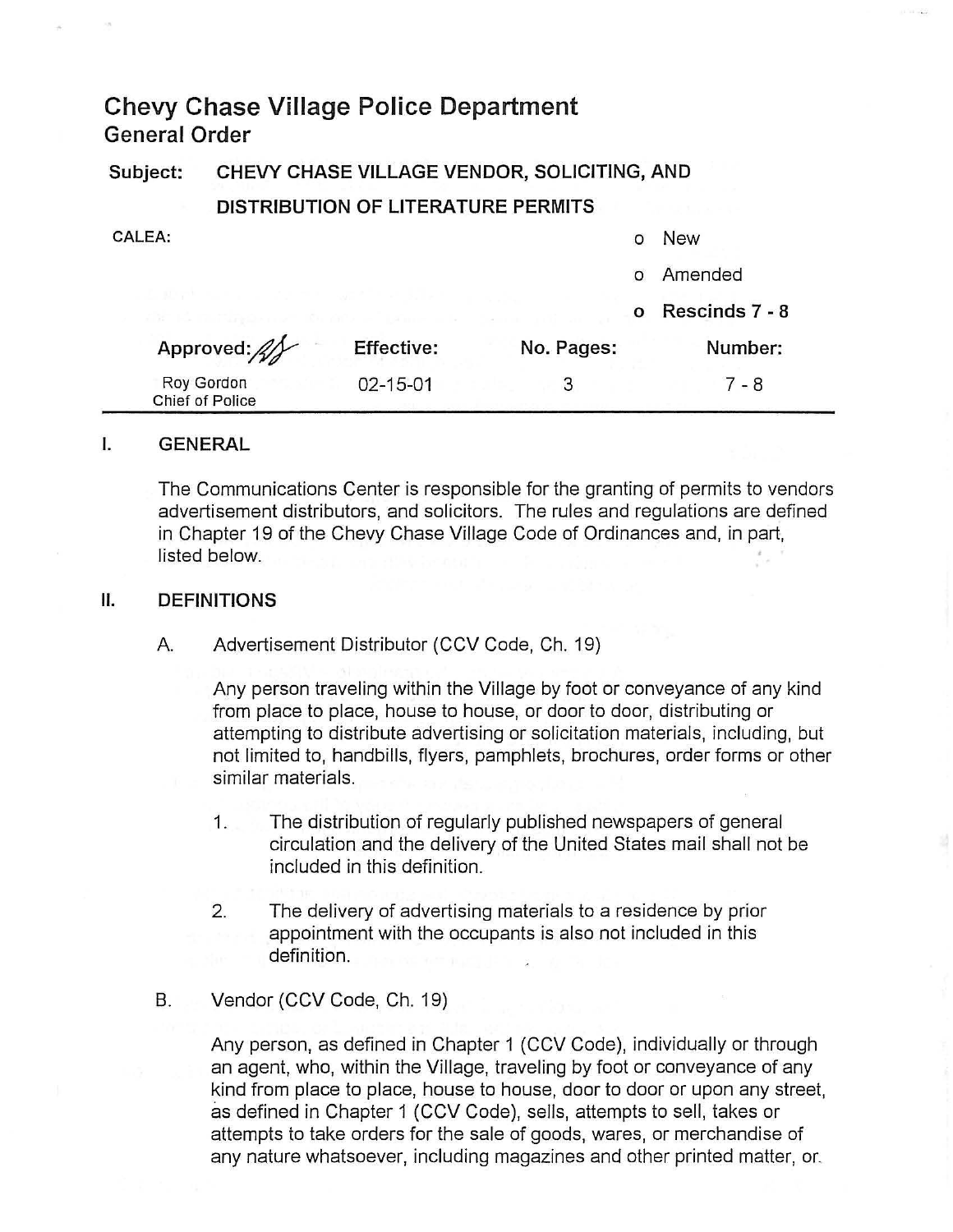for the supply of services, for current or future delivery, whether or not such person or agent has, carries, or exposes for sale a sample of such sale and whether or not collecting advanced payment of such sales.

C. Solicitor

Any person, as defined in Chapter 1 (CCV Code), individually or through an agent, who, within the Village, traveling by foot or conveyance of any kind from place to place, house to house, door to door or upon any street, as defined in Chapter 1 (CCV Code), tries to obtain by entreaty, persuasion, or formal application such items as donations, services, or support for or against a political/social issue.

#### **III. POLICY**

- A. In order to be granted a Chevy Chase Village vendor's/solicitor's permit:
	- 1. The applicant must have a valid Montgomery County vendor's license which must be included with the application in order for a Village vendor's permit to be granted.

#### Exceptions:

- a. A Village permit may be granted to a Village resident for "neighborly" purposes such as the PTA or school fund raisers. These exceptions must be approved by the Administrative Office.
- b. Non-profit organizations are required to register with the Village and must present a copy of the appropriate credentials (i.e. non-profit organization certificate) confirming their non-profit status.
- 2. The applicant must provide the appropriate application fee.
	- a. \$25.00 for each person or vehicle peddling, hawking, soliciting, or distributing advertisements in the Village.
	- b. Non-profit organizations are exempt from the application fee, however they still are required to register for a permit.
- B. Applicants are required to carry the Village permit at all times and to show it on demand.